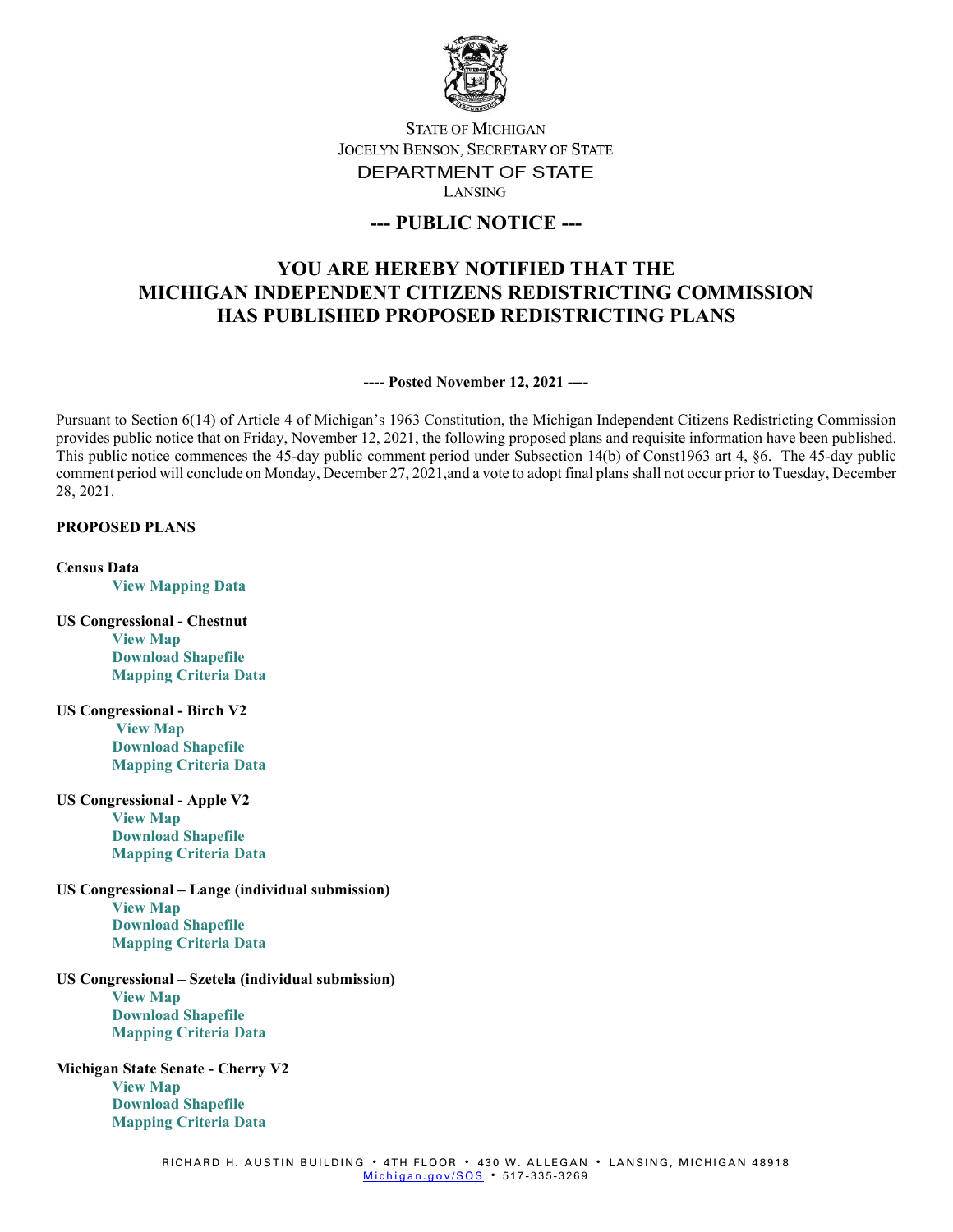

## **STATE OF MICHIGAN** JOCELYN BENSON, SECRETARY OF STATE DEPARTMENT OF STATE LANSING

#### **Michigan State Senate - Palm**

**[View Map, Comments](https://michigan.mydistricting.com/legdistricting/comments/plan/261/23) [Download Shapefile](https://www.michigan.gov/documents/micrc/MICRC_Palm_740485_7.zip) [Mapping Criteria Data](https://www.michigan.gov/documents/micrc/MICRC_Palm_Criteria_740486_7.zip)**

**Michigan State Senate - Linden [View Map, Comments](https://michigan.mydistricting.com/legdistricting/comments/plan/260/23) [Download Shapefile](https://www.michigan.gov/documents/micrc/MICRC_Linden_740487_7.zip) [Mapping Criteria Data](https://www.michigan.gov/documents/micrc/MICRC_Linden_Criteria_740488_7.zip)**

#### **Michigan State Senate - Kellom (individual submission)**

**[View Map, Comments](https://michigan.mydistricting.com/legdistricting/comments/plan/270/23) [Download Shapefile](https://www.michigan.gov/documents/micrc/MICRC_Kellom_Senate_740840_7.zip) [Mapping Criteria Data](https://www.michigan.gov/documents/micrc/MICRC_Kellom_Senate_740840_7.zip)**

**Michigan State Senate - Lange (individual submission) [View Map, Comments](https://michigan.mydistricting.com/legdistricting/comments/plan/277/23) [Download Shapefile](https://www.michigan.gov/documents/micrc/MICRC_Lange_Senate_740844_7.zip) [Mapping Criteria Data](https://www.michigan.gov/documents/micrc/MICRC_Lange_Senate_Criteria_740845_7.zip)**

#### **Michigan State Senate – Szetela (individual submission)**

**[View Map, Comments](https://michigan.mydistricting.com/legdistricting/comments/plan/268/23) [Download Shapefile](https://www.michigan.gov/documents/micrc/MICRC_Szetela_Senate_740846_7.zip) [Mapping Criteria Data](https://www.michigan.gov/documents/micrc/MICRC_Szetela_Senate_740846_7.zip)**

#### **Michigan State House - Pine V5 [View Map](https://gcc02.safelinks.protection.outlook.com/?url=https%3A%2F%2Fmichigan.mydistricting.com%2Flegdistricting%2Fcomments%2Fplan%2F259%2F23&data=04%7C01%7CLawensN%40michigan.gov%7C898eb0b7798140d6797708d99fa520a4%7Cd5fb7087377742ad966a892ef47225d1%7C0%7C0%7C637716354648141624%7CUnknown%7CTWFpbGZsb3d8eyJWIjoiMC4wLjAwMDAiLCJQIjoiV2luMzIiLCJBTiI6Ik1haWwiLCJXVCI6Mn0%3D%7C1000&sdata=qkTUCiLzxlls4RVI3orGSmat3lYcca0SsEtspLefDA0%3D&reserved=0)**

**[Download Shapefile](https://www.michigan.gov/documents/micrc/MICRC_Pine__v5_740355_7.zip) [Mapping Criteria Data](https://www.michigan.gov/documents/micrc/MICRC_Pine_v5_Criteria_Data_740356_7.zip)**

#### **Michigan State House - Magnolia**

**[View Map](https://michigan.mydistricting.com/legdistricting/comments/plan/263/23) [Download Shapefile](https://www.michigan.gov/documents/micrc/MICRC_Magnolia_740481_7.zip) [Mapping Criteria Data](https://www.michigan.gov/documents/micrc/MICRC_Magnolia_Criteria_740482_7.zip)**

#### **Michigan State House - Hickory**

**[View Map,](https://michigan.mydistricting.com/legdistricting/comments/plan/262/23) Comments [Download Shapefile](https://www.michigan.gov/documents/micrc/MICRC_Hickory_740483_7.zip) [Mapping Criteria Data](https://www.michigan.gov/documents/micrc/MICRC_Hickory_Criteria_740484_7.zip)**

#### **Michigan State House – Szetela (individual submission)**

**[View Map,](https://michigan.mydistricting.com/legdistricting/comments/plan/276/23) Comments [Download Shapefile](https://www.michigan.gov/documents/micrc/MICRC_Szetela_House_740848_7.zip) [Mapping Criteria Data](https://www.michigan.gov/documents/micrc/MICRC_Szetela_House_Criteria_740849_7.zip)**

#### **PUBLIC COMMENT**

**The public has the right to address the Commission and the Commission welcomes the public's comments.** The public may do so in in different ways: (1) written comments which will be entered into the permanent public record; and (2) speaking live or remotely to the Commission at a public meeting. Further instructions on each method are listed below.